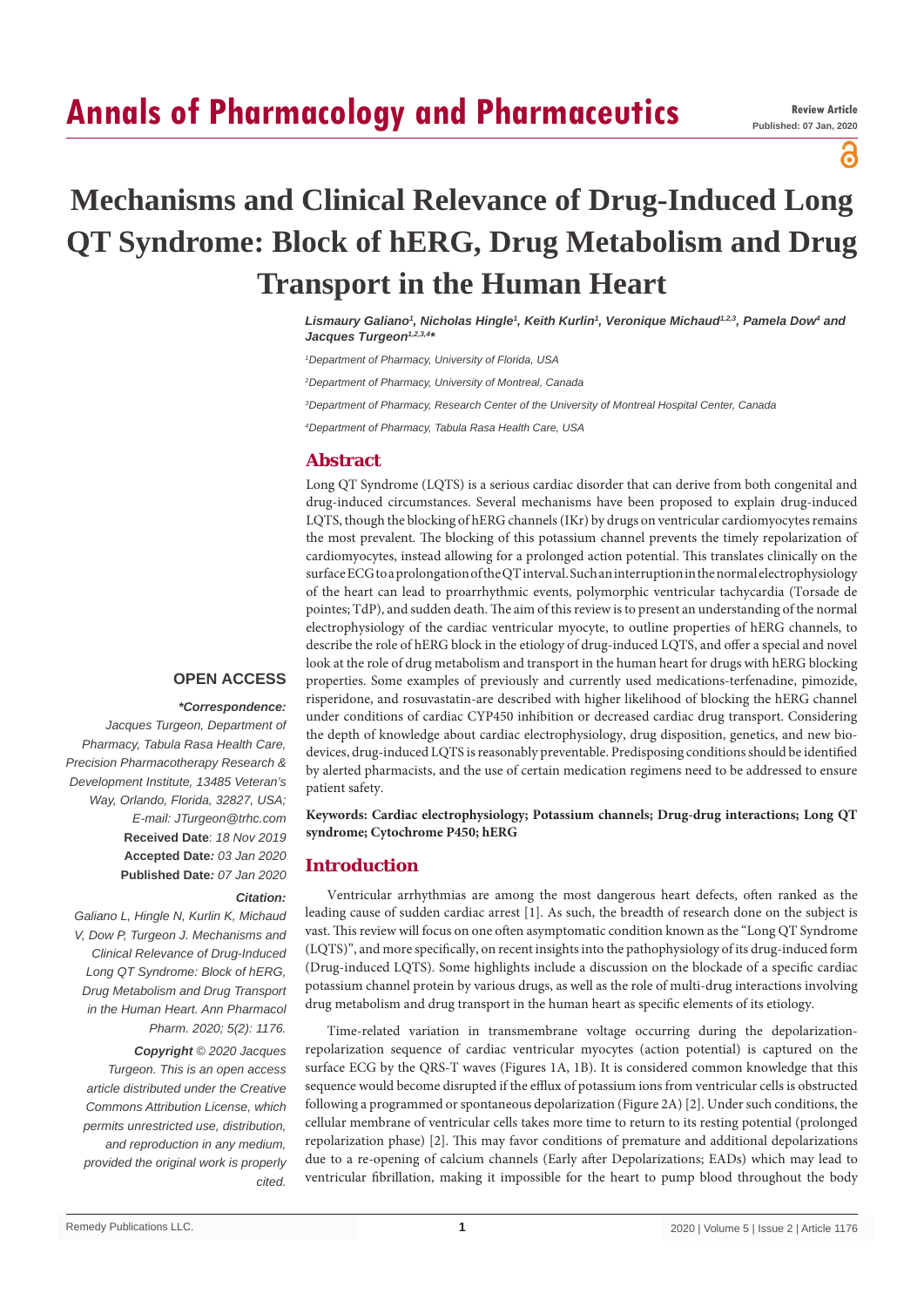

**Figure 1:** Action Potential of a Ventricular Cardiomyocyte with Corresponding ECG waves. A). Sequential phases (0-4) of depolarization during an action potential of a ventricular Cardiomyocyte with corresponding ion currents involved during each of these phases. B). ECG complex and waves corresponding to time-related changes in cardiac ventricular transmembrane potential.



in action potential duration by slowing the repolarization phase. Under extreme conditions, this allows calcium channels to re-open and triggers unprogrammed depolarization (early after depolarization; EADs). B). ECG complex and waves corresponding to time-related changes in cardiac ventricular transmembrane potential under hERG channel block.

[3]. A surrogate measure of prolonged ventricular repolarization is the QT interval duration on the surface ECG, and the Long QT Syndrome is characterized and depicted by a prolonged QT interval on the surface ECG. Figure 2A, 2B show a comparison between the action potential of a normal cardiomyocyte and its EKG and those of a cardiomyocyte experiencing hERG block, as well as decreased IKr with the corresponding and prolonged QT interval (LQTS).

Before the rise of more sophisticated electrophysiological techniques (such as the patch-clamp technique) and genomics, it was unknown why some individuals, who were otherwise healthy, would develop syncope or even sudden death following administration of a drug [4]. Over time, several laboratories have contributed to the generation of new knowledge and also to the identification of drugs associated with potassium channel block and drug-induced LQTS. Among them, our laboratory has identified more than 14 drugs with potassium channel properties carrying the risk of QT prolongation and sudden death: erythromycin, thioridazine, cisapride, domperidone, droperidol, sildenafil, diphenhydramine, pimozide, risperidone, bupropion, olanzapine, rosuvastatin, triamterene, indapamide [5-18].

# **Normal Cardiomyocyte Electrophysiology**

The normal ventricular action potential electrophysiological cycle is divided into five phases (Figure 1) [19]. The cycle begins in Phase 4 when the ventricles are at rest following their previous contraction. At this point in the cycle, the membrane potential of ventricular cells is approximately -90 mV (excess of negative charges in the interior of the cells). In terms of electrogenic activity, the cell membrane is only permeable to potassium ions at this time. This selective permeability is due to the opening of specific voltage-gated inwardly rectifying potassium channel (Kir2.x) subfamily members that mediate the "inward rectifier potassium current", namely IK1 [20].

## **Insert 1**

Most ion channels are transmembrane proteins that are activated either by a change in voltage, by binding of a ligand (intracellular or extracellular), by mechanosensory triggers or by a change in volume. Ion channels may be specific or non-specific to certain solutes (e.g. sodium or potassium) and control the ability and rate of flow of the solutes into (influx) or out (efflux) of the cell. The movement of ions into and out of cardiac myocytes affects the heart's electrical activity.

Cardiac cells are connected *via* gap junctions whereby the voltage differences can be propagated from one point through the rest of the organ. From a single impulse that originates from the sinus node, the atria, atrioventricular nodal cells, His-Purkinje and ventricular cells are depolarized in a sequential manner. As a result, major changes in ventricular cell transmembrane potential occur as a depolarizing wave enters the ventricles. This wave generates a flow of sodium ions through gap junctions and makes the membrane potential of ventricular myocytes less negative. Ventricular myocytes enter into their Phase 0 as their membrane potential reaches the threshold of -70 mV. At this point, "fast" voltage-gated sodium channels ( $Na<sub>v</sub>1.5$ ) open, producing a large influx of sodium ions (less than 2 msec) and generating the rapid sodium current  $(I_{N_a})$ . As the membrane voltage reaches -40 mV, slower L-type (long opening) calcium channels open  $(Ca<sub>v</sub>1.2/1.3)$  and allow for the entry of calcium ions (slow inward calcium current;  $I_{C_{a-1}}$ ). Combined with the rapid entry of sodium ions, this influx of calcium ions brings the membrane potential past 0 mV, where it will continue to rise to about +30 mV and the cardiomyocytes transition into Phase 1 of the cycle.

## **Insert 2**

Voltage-gated ion channels often exist under three different conformations: CLOSE-OPEN-INACTIVATED. Statistical transition (likely hood of being under one conformation or the other) from one conformation (state) to another depends on voltage, time, temperature, other ions and the presence of drugs which may preferentially bind to one of the conformation and change its kinetics.

Two phenomena occur directly at the start of Phase 1. When the membrane potential reaches about  $+10$  mV, Na<sub>v</sub>1.5 channels inactivate quickly and considerably reduce the rise in voltage (decrease in  $I_{N}$ ); these channels will change conformation and close later. At the same time, the voltage-gated potassium channels  $K_{v}4.2/4.3$  open and generate the transient outward current (referred to as  $I_{n}$ ) [2]. This allows potassium ions to leave the cell due to favorable electrical and concentration gradients; the potassium, a positive charge is present in larger amounts intracellular (~150 mM) compared to the extracellular compartment  $(\sim 3.5 \text{ mM})$  and the interior of the ventricular cell is now more positive than the exterior of the cell [2]. Consequently, with the efflux of positive charges, the transmembrane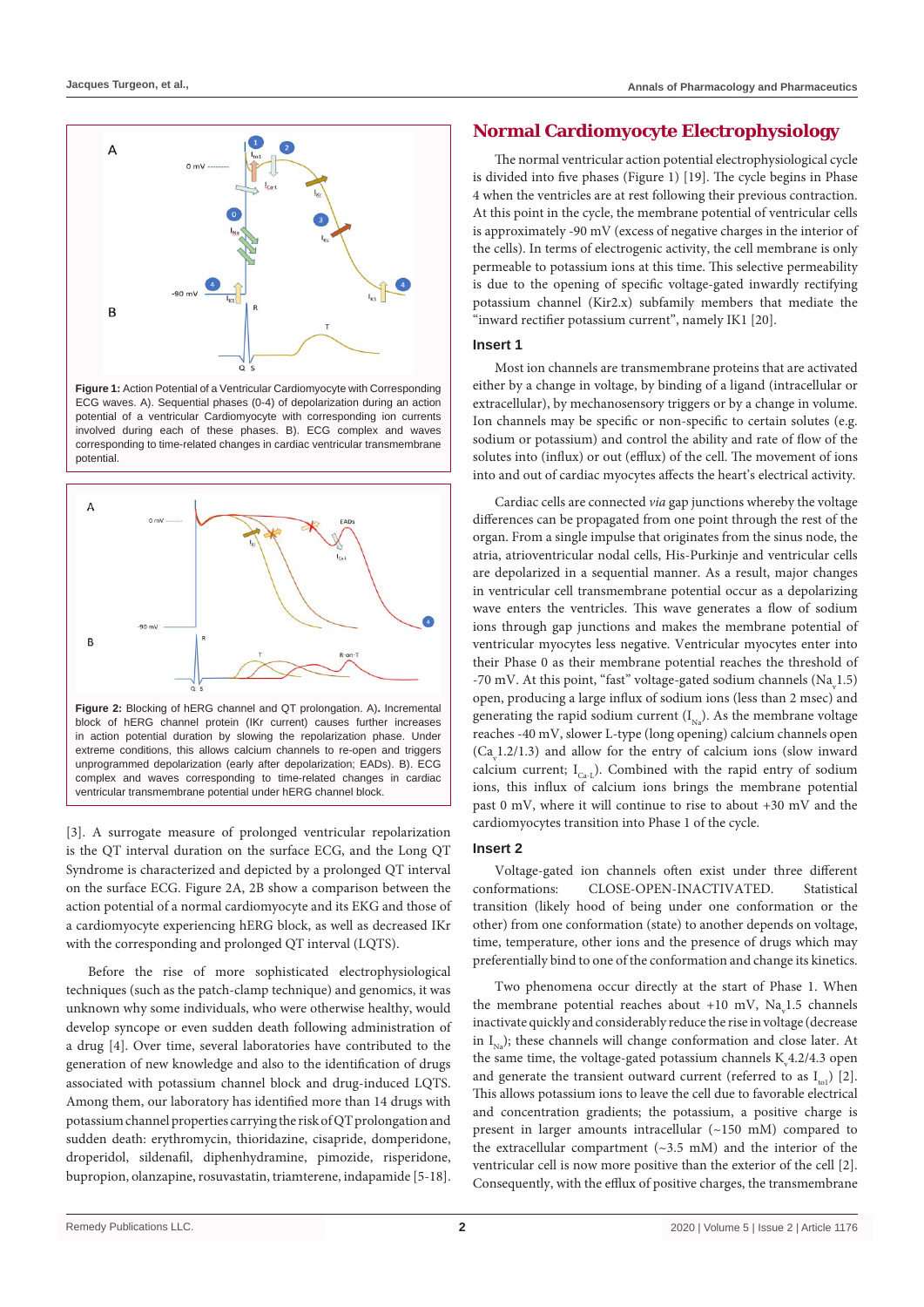potential begins to turn less positive. It is important to note that the L-type calcium channels remain open during this phase, and calcium continues to enter the cell. The cardiomyocyte then enters Phase 2 of the cycle.

As the voltage of the ventricular cardiomyocyte approaches 0 mV, the efflux of potassium through  $I_{\text{tol}}$  tends to diminish. Phase 2 is commonly referred to as the "plateau phase" as the rate of potassium efflux (due to  $I_{\text{tot}}$  and opening of other potassium channels, as described below) is equal to the rate of calcium influx, and the cell membrane remains around 0 mV for a long period (on average in the range of 150 msec). The influx of calcium from the L-type channels leads to additional calcium being released from the sarcoplasmic reticulum, called calcium-induced calcium release [21]. The release of extra calcium leads to the ultimate objective of this complex electro-mechanical activity of cardiac ventricular myocytes, namely the contraction of the ventricles and blood ejection to perfuse the organism. The L-type calcium channels then inactivate and close while some potassium channels open and Phase 3 begins.

The last phase of the cardiac cycle is where repolarization of the cardiomyocyte occurs. In addition to the  $I_{\text{tol}}$  channels, hERG (K<sub>v</sub>11.1) and  $K_v$ 7.1 channels, which have started to open during Phase 2, open even further with different activation and inactivation/closing kinetics [22]. The flow of potassium ions through hERG and  $K_v^2$ .1 channels generates two important potassium currents, described as the rapid  $(I_{K_r})$  and slow  $(I_{K_s})$  components of the delayed rectifier [23]. The greater amount of opened potassium channels allows for a larger efflux of potassium ions, and the membrane potential quickly returns towards more negative voltages. This efflux of potassium ions is the single most important step in returning the ventricle to its resting state. Aiding in the repolarization and equilibration of the cell are the sodium-calcium ATPase and the sodium-potassium ATPase transporters.

**hERG block as a major determinant of drug-induced long QT syndrome (LQTS):** The congenital form of LQTS has been one of the most investigated cardiac ion channelopathies, especially in the 1990's, when it drew a lot of attention with the identification of specific genetic variants [24-26]. More than 3 decades after the description of the autosomal recessive Jervell and Lange-Nielsen syndrome (associated with deafness) and of the autosomal dominant Romano-Ward syndrome, three variants associated with the congenital form of LQTS were discovered in three major ion channel genes: *KCNQ1*  $(K<sub>v</sub>7.1$  which generates the IKs current),

*KCNH2* ( $K_v$ 11.1, hERG which generates the  $I_{Kr}$  current) and SCN5A (Na<sub>v</sub>1.5 which generates the  $I_{Na}$  current) [24-29]. These variants explain about 75% of congenital forms of LQTS observed clinically [30]. Since then, genetic studies have identified and characterized several other genes associated with the familial forms of LQTS.

Cardiac disorders caused by problems associated with either ion channels or conduction pathways of the heart can lead to arrhythmias. One particular ion channel that can lead to a serious cardiac disorder is the hERG channel [23]. As indicated in the previous section, hERG proteins are expressed at the plasma membrane of cardiac ventricular myocytes [31]. These ion channels consist of four  $\alpha$ -subunits (K<sub>v</sub>11.1) protein) which can either be homomeric or heteromeric [32,33]. This protein is encoded by the human ether-a-go-go-related gene (hERG; also denoted as *KCNH2*) [34,35]. Four different isoforms -hERG 1a,



hERG 1b, hERGuso, hERG1buso-have been identified, and all have been found distributed to varying degrees within the heart [24,36,37].

All four hERG subunits share similar structural features. Each protein has six transmembrane alpha helices (labeled S1-S6), as well as intracellular amino and carboxyl termini (Figure 3) [19]. The S4 helix contains positively-charged amino acids at every third or fourth position. These amino acids may serve as voltage sensors that regulate the state of the ion channel through conformation changes [38]. A hydrophobic "pore loop" is situated between S5 and S6 [19]. It does not completely traverse the cell membrane, but does contribute to the central ion pore's selectivity via its interaction with the pore loops of the other subunits [19]. The N- and C-termini contain domains the PAS domain and the cyclic Nucleotide Binding (cNBD) domain [39,40] respectively, which play important roles in the trafficking of the protein to the cell membrane after modification in the endoplasmic reticulum [41].

Certain features of the S6 helix confer specific binding properties to the hERG channel. One such feature is the lack of a Proline-Proline (PxP) motif. In other potassium channels, the PxP motif produces a kink that limits the size of the pore cavity [38]. Without this PxP motif, the hERG pore cavity can be of a much larger size, and this larger pore size allows for molecules larger than potassium ions, such as drug molecules, to enter and block the pore cavity. An example of this blocking is depicted in Figure 4. Drug binding to the hERG channel is also enhanced due to the presence of aromatic amino acid side chains, specifically phenylalanine and tyrosine [38]. Phenylalanine and tyrosine can participate in cation-π and π-π interactions with drug molecules. Occupation of the pore by drug molecules will prevent the efflux of potassium ions, and therefore the repolarization of the ventricular cardiac myocyte [38].

The cardiac disorder associated with important blocking of hERG channels, and the resulting decrease in  $I_{Kr}$  current, is drug-induced Long QT Syndrome (LQTS). Drug-induced LQTS is a relatively rare condition with a prevalence rate of 0.8 to 1.2 per million people per year [42]. Several medications have been associated with drug-induced LQTS and risk of sudden death, including antihistamines, antibiotics, antifungals, diuretics, antiarrhythmics, protease inhibitors, tyrosine kinase inhibitors, antidepressants, and antipsychotics [43]. One of the most easily recognizable symptoms of LQTS is syncope, or fainting. This occurs after a fast-polymorphic ventricular tachycardia, also known as Torsade de Pointes (TdP) [44]. If the TdP converts into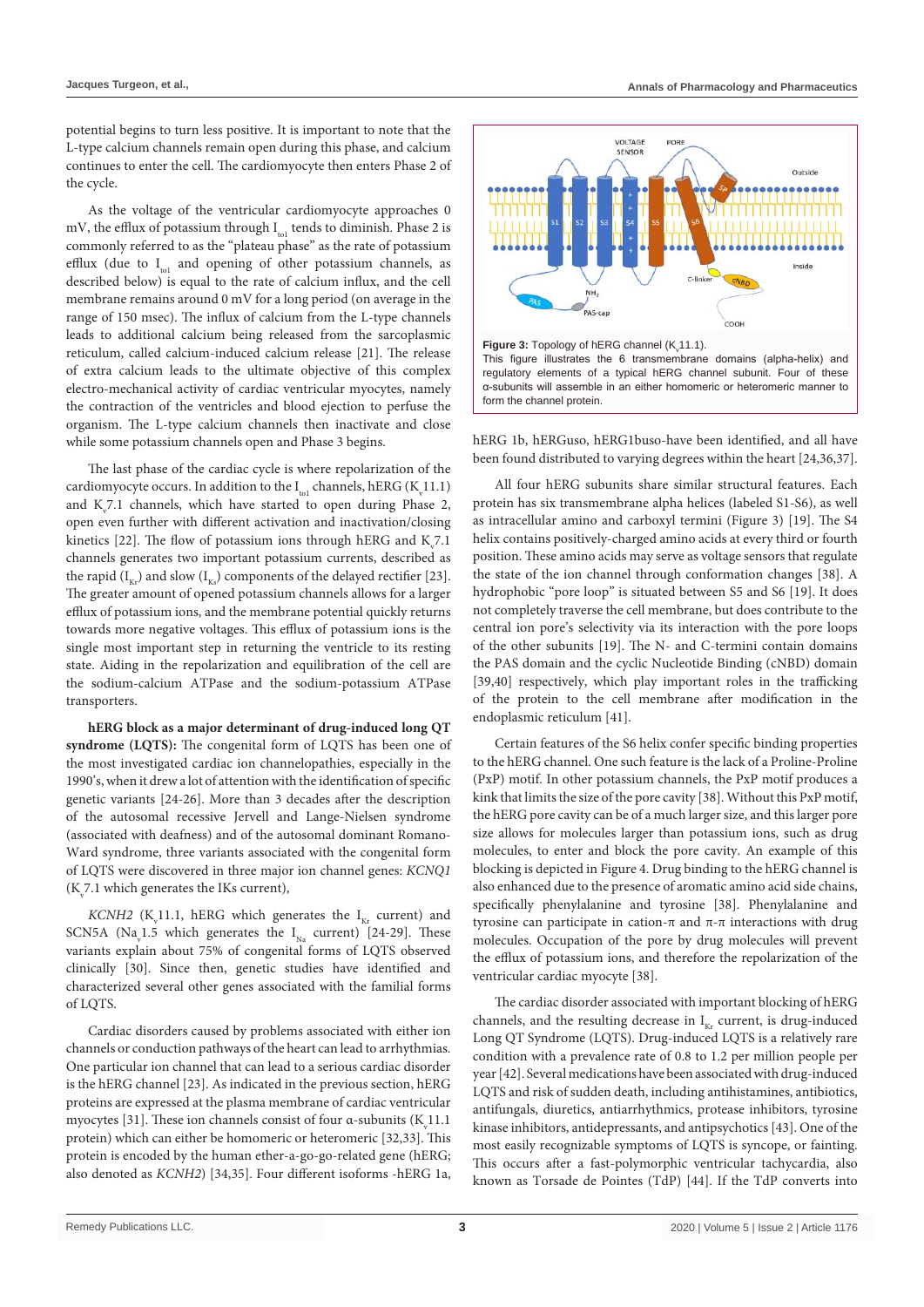

ventricular fibrillation, and the ventricles are incapable of contracting synchronously, leading to blood stasis, then sudden death is likely to occur.

Besides blocking of hERG, the key physiological characteristics that increase the risk of drug-induced LQTS in patients with polypharmacy are bradycardia (especially a sinoatrial pause), hypokalemia, hypomagnesemia, female gender, T-wave alternants, drug-induced increased  $I_{N_0}$  and some genetic variants in ion channels [45]. The role of drug metabolism, drug transport, and drug-drug interactions will be discussed further below.

**The beginnings of our understanding of drug-induced LQTS:**  In the early 1960s, an association was established between TdP and the initiation of therapy with quinidine, a drug known to prolong the QT interval [4]. This association was extended to other drugs, such as Class III antiarrhythmics (N-acetylprocainamide, sotalol, and *d*-sotalol), but especially to the second-generation antihistamine drug terfenadine [46,47]. Starting in 1989, cases of TdP caused by intentional overdosing of terfenadine were reported by Davies et al. [48]. Terfenadine was a blockbuster drug as the first non-sedating histamine H1-receptor antagonist available on the market, and by the time of Davies's publishing, it had been used in clinical settings for at least ten years [48]. In 1990, Monahan et al. [49], published the first report of a patient with TdP induced from a normal dose of terfenadine. As an investigation by the FDA proved, the majority of similar cases reported resulted from an individual's inability to properly metabolize terfenadine [50]. Factors that contributed to this inability were both liver disease and drug-drug interactions; specifically those with drugs that inhibit the functioning of the CYP3As enzyme [50]. Examples of these drugs include macrolide antibiotics, such as erythromycin and clarithromycin, as well as imidazole-containing drugs, such as ketoconazole and itraconazole.

Following these investigations, other experimental studies showed the ability of grapefruit juice to inhibit CYP3A4 and terfenadine metabolism [51]. Such conclusions pointed to the idea that the parent compound and not the metabolite were responsible for causing TdP [46]. Electrophysiological studies using the patchclamp technique demonstrated that terfenadine had a great potency (very low  $IC_{50}$  in the nanomolar range; 16 nM) to block hERG channels in various experimental models [52]. On the contrary, fexofenadine, an active metabolite of terfenadine, was not associated

with such hERG blocking properties (IC<sub>50</sub> of 65  $\mu$ M; more than 4,000 times less potent) [53]. Thus, conditions associated with an increase in terfenadine plasma concentrations (decreased metabolism though CYP3A inhibition) favored a block of the hERG channel in the heart, led to QT prolongation, and increased the risk of TdP.

#### **Insert 3**

**The beginnings of our understanding of drug-induced LQTS:**  Conditions associated with an increase in plasma concentrations (decreased metabolism) for certain drugs may favor block of the hERG channel in the heart. Blocking of hERG channel proteins may lead to QT prolongation and an increased risk of TdP.

As a result of the extensive findings, terfenadine was removed from the market in 1997 and eventually replaced by fexofenadine [54]. To date, fexofenadine has not been implicated in any patient cases of drug-induced long QT and/or TdP, nor has it been associated with arrhythmogenic potential during clinical trials. This holds true even at doses higher than recommended levels or when administered concomitantly with drugs which can affect its metabolism [54].

**Drug metabolism in the heart and extent of hERG binding:**  Studies conducted by our group have demonstrated the expression and functionality of various CYP450 isoforms in the human heart [55,56]. These observations support the concept that drug metabolism in an organ is a major determinant of intracellular drug concentration. Accordingly, drug metabolism in the heart may govern drug action on a protein such as hERG, which exhibits a binding site for its blocking on the intracellular side of the plasma membrane of ventricular cardiomyocytes.

## **Insert 4**

**Drug action on hERG:** Drug binding site to hERG is intracellular. Therefore, factors which control intracellular concentrations of drugs such as cardiac drug metabolism or influx/efflux transport through the cellular membrane may be major determinants of drug action on this ion channel.

There are over fifty-seven different CYP genes in the human genome, and fifteen of them can be found inside the human heart [57]. Of these, *CYP2J2* is the most abundant [58]. The two primary functions of *CYP2J2* are the biosynthesis of epoxyeicosatrienoic acids, or EETs, and drug metabolism [55,59]. EETs play an important role in cardioprotective signaling, including within cardiomyocytes, where they act as agonists for ATP-sensitive potassium

Channels ( $K_{ir}$ 6.x;  $I_{KATP}$ ) that contribute to the transport of potassium ions out of the cell during repolarization [60]. Solanki et al. [61] ascertained that a significant loss in *CYP2J2* activity would impact the ability of the ventricular cardiomyocytes to reach their resting membrane potential.

The role of *CYP2J2* in drug metabolism is just as important to cardiac function as its biosynthetic work. Drugs like terfenadine, ebastine, astemizole, pimozide, and risperidone are considered cardiotoxic because they can bind to hERG proteins, effectively blocking this voltage-gated potassium channel and therefore leading to LQTS [62]. *CYP2J2* is the single biggest metabolizer of both these and other cardiotoxic drugs, both in the heart and in other organs [55].

Some observations are of great interest in our understanding of drug-induced LQTS: 1) CYP3As and *CYP2J2* isoforms share several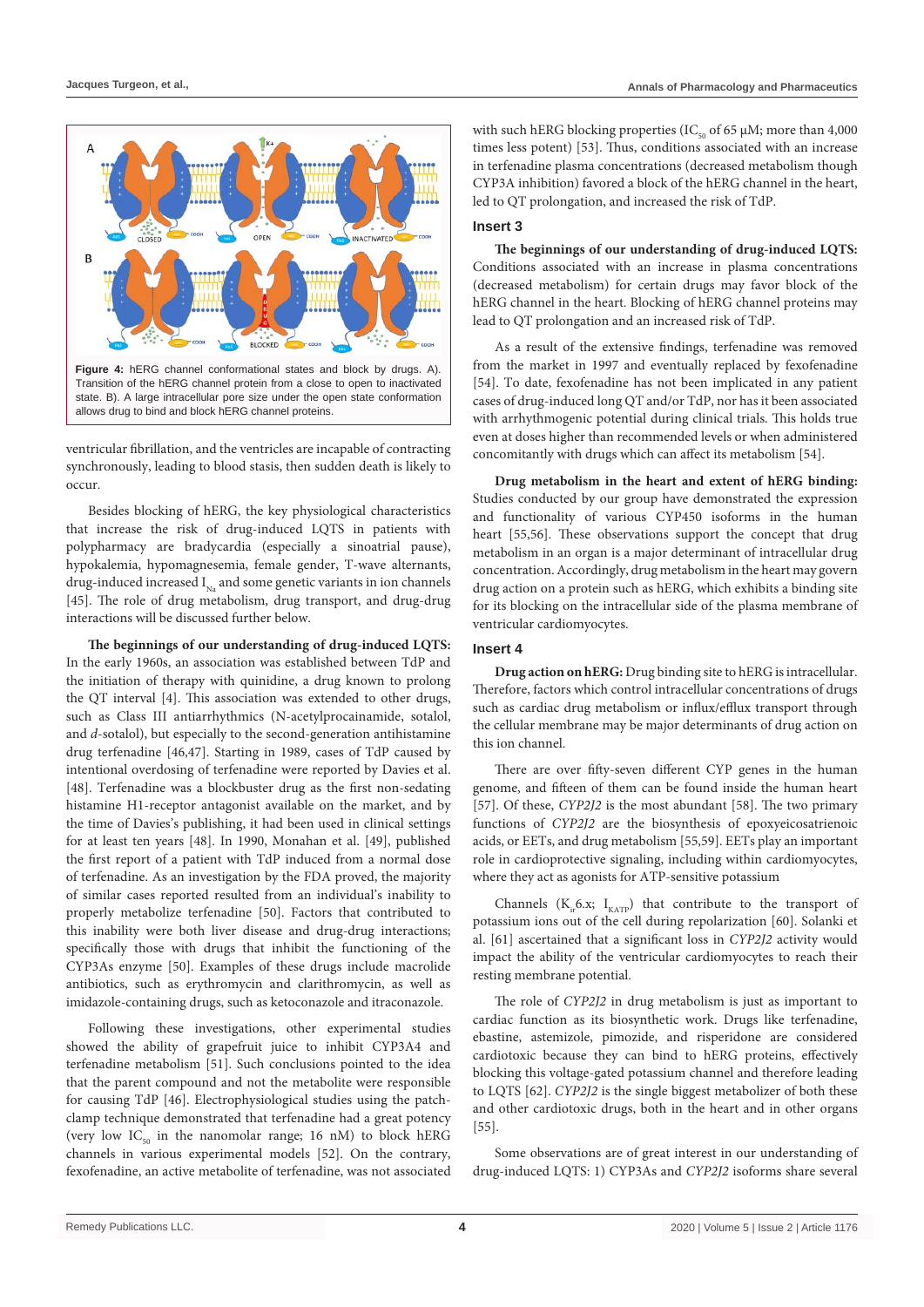characteristics, such that several substrates of CYP3As are also substrates of *CYP2J2*, including ebastine, terfenadine, astemizole, pimozide, cisapride, domperidone; [63]. 2) Several inhibitors of CYP3As are also inhibitors of *CYP2J2* (macrolide antibiotics and imidazole antifungals); [64]. 3) CYP3As and *CYP2J2* exhibit different patterns of relative tissue expression: CYP3As expression is liver>intestine>and heart (if any expression at all), while *CYP2J2* is heart>intestine>and liver; [57]. 4) Thus, conditions associated with decreased activities for both isoforms may lead to increased blocking of hERG, due to increased intracardiac concentrations of a drug with or without increases in its plasma concentration.

Demonstration of this concept can be made using data involving either pimozide or risperidone. Both antipsychotics are metabolized by CYP3A/*CYP2J2* (50% of their oral clearance) and by *CYP2D6* (50%) [65]. As a first example, the publication by Flockhart et al. [66], described QT prolongation and sudden death in a patient treated with pimozide and clarithromycin. With only few variant alleles tested, the patient happened to possess one non-functional *CYP2D6* variant allele (*CYP2D6*\*1/\*4) suggesting reduced clearance through this pathway. Concomitant administration of clarithromycin further reduced the oral clearance of pimozide by inhibiting CYP3As and *CYP2J2* (in the liver and intestine), increasing plasma levels that act as the driving force to increase cardiac intracellular concentrations of pimozide. In addition, concomitant inhibition of *CYP2J2* in cardiac myocytes by clarithromycin could favor further increase in pimozide intracellular concentrations and produce deleterious blocking of hERG.

Even more compelling evidence of the role of cardiac *CYP2J2* could be derived from a case report of significant QT prolongation with risperidone. A 37-year-old schizophrenic woman was admitted to the hospital for psychotic episodes. While her ECG results remained normal during her initial treatments, the addition of 2 mg risperidone to her daily medication regimen (benzodiazepines, aripiprazole, haloperidol, escitalopram) prolonged her QTc interval by fifty milliseconds, despite the patient having no family history of cardiac-related issues [67]. Three consecutive challenges demonstrated drug-induced LQTS with risperidone (2 mg) in the absence of elevated plasma levels of the drug or its metabolite (paliperidone), and no mutation was detected on the hERG gene to explain these effects. Challenges were performed while removing potential perpetrator drugs in a sequence. We would like to propose that increased intracardiac concentrations due to local inhibition of *CYP2J2*, decreased *CYP2J2* activity due to genetic variants, or inefficient efflux of the drug from the intra-cardiac site (see discussion below as risperidone is a known substrate of BCRP) in the absence of increased plasma concentrations, could have led to increased block of hERG (blocking of hERG channel by drugs such as risperidone is intracellular) [68].

**Drug transport in the Heart and Extent of hERG binding:**  Transporters are cell membrane proteins that are involved in moving solutes (e.g. nutrients, drugs, waste) into or out of the cell [69]. There are two main families of transporters: ATP-Binding Cassette (referred to as ABC transporters) and Solute Linked Carriers (referred to as SLC transporters). Influx transporters move the drug (or other substrates) into the cell while efflux transporters move the drug and/or its metabolites (or other substrates) out of the cell. Most efflux transporters are part of the ABC transporter superfamily, and most influx transporters are part of the SLC superfamily. Efflux transporters are one of the major mechanisms of drug resistance (especially in cancer cells), which lowers the effect of the medication. This action does prove useful, however, when the substrate is a toxin [70].

Specific transporters have been implicated in LQTS, such as P-glycoprotein (*ABCB1*), also known as multidrug resistance protein 1, and BCRP (*ABCG2*), also known as the breast cancer related protein [71]. For instance, in a study with romidepsin (an anticancer agent and a QT-prolonging drug), mice that lacked P-glycoprotein had higher concentrations of the drug inside the heart, leading to a higher probability of the mice developing LQTS.

One of the top 200 drugs prescribed to patients is rosuvastatin (Crestor'), which is indicated for the treatment of hyperlipidemia [72]. Despite its status as a frequently prescribed and used drug, not much research has been conducted regarding possible links between rosuvastatin and drug-induced LQTS. Compositionally, rosuvastatin derives from a methanesulfonamide compound, which has been linked with LQTS due to its structural. Similarity to hERG blockers [16]. Using the patch-clamp technique, we demonstrated that rosuvastatin exhibits potent blocking of IKr current (hERG channels) with an IC50 of 154 nM. In one series of experiments, block of IKr by rosuvastatin was tested in cells expressing the influx transporter OATP2B1, which is known to be expressed in the human heart and transport rosuvastatin into the cell. When more rosuvastatin was taken into the cell by these influx transporters, IKr blockage was increased [16].

In another series of experiments, rosuvastatin was tested in cells co-expressing the wild-type and variant forms of the efflux transport BCRP. Functional BCRP reduced the amount of rosuvastatin within the cell and, consequently, the extent of hERG blockage observed; non-functional variant forms of BCRP had no effect. In other words, high intracellular concentrations of rosuvastatin were implicated with the blocking of the hERG protein. If a patient has over-expressed OATP2B1 influx transporters or under-expressed BCRP efflux transporters, the rosuvastatin concentration inside the cell could rise to dangerous levels that are more likely to bind to hERG proteins. This type of event leads to QT prolongation and could evolve into TdP.

**A look in to the future**: Given the well-researched nature of drug-induced LQTS, it is reasonable to assert that it is a preventable condition in today's practice, as several mechanisms have been elucidated, including the various pathways that lead to hERG blocking. Predicting whether a new drug may cause LQTS based on its chemical structure, protein conformation and binding site, in addition to the use of predictive pharmacometric modeling, is a viable option. Although retroactive safety measures, such as taking terfenadine off the market, are necessary at times, it is far more essential to educate prescribers and give them tools to assess the risks of drug-induced LQTS in their patients. With the rise of genomic testing and artificial intelligence, such assessment may become a reality, and might also include continuing education courses for practitioners, physicians and pharmacists alike. Furthermore, several bio-devices (Alivecor Kardia Mobile, Biofourmis, Cquentia) are linked to a smart phone, and can allow easy acquisition of a surface ECG and a real-time measurement of the QT interval the best biomarker of risk associated with drug-induced LQTS. This can be achieved by any healthcare professional and even by patients themselves (associated risk score/ alarms).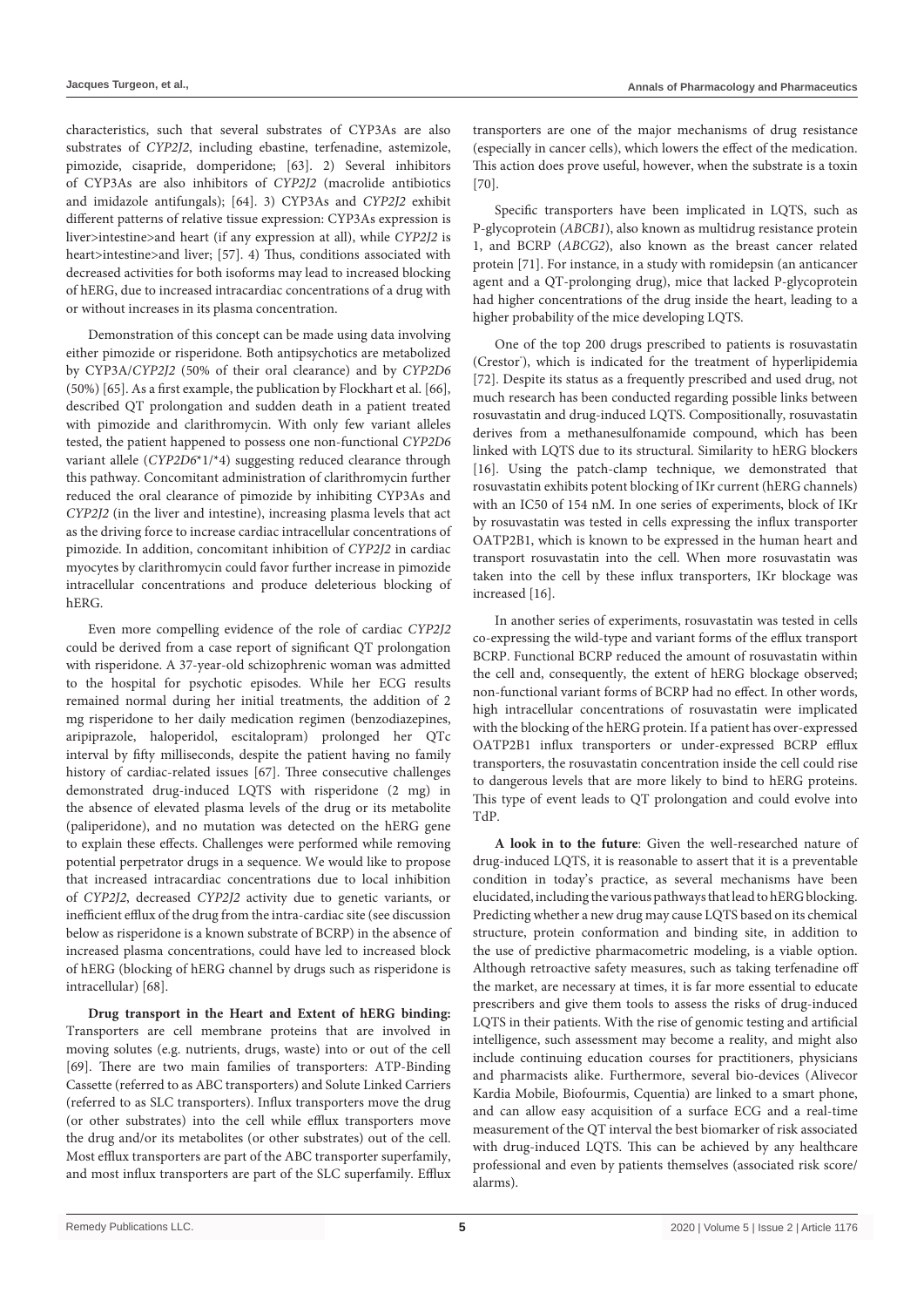## **Conclusion**

Drug-induced LQTS is a relatively rare condition. Block of the hERG potassium channel protein by drugs from various pharmacological classes remains by far the most relevant predisposing factor. Conditions associated with drug accumulation in the heart such as inhibition of CYP3As or *CYP2J2* isoforms, or BCRP efflux transporters could favor intracellular block of hERG and increase the risk of TdP. Identification of these factors, modulation of drug regimen and use of alternative drug therapies in some patients might ensure greater patient safety and outcomes.

## **References**

- 1. [Harris PL, Dimitrios L. Ventricular arrhythmias and sudden cardiac death.](https://bjaed.org/article/S2058-5349(17)30104-X/fulltext)  [Br J Anaesth. 2016;16\(7\):221-9.](https://bjaed.org/article/S2058-5349(17)30104-X/fulltext)
- 2. [Tamargo J, Caballero R, Gómez R, Valenzuela C, Delpón E. Pharmacology](http://www.ncbi.nlm.nih.gov/pubmed/15023549)  [of cardiac potassium channels. Cardiovasc Res. 2004;62\(1\):9-33.](http://www.ncbi.nlm.nih.gov/pubmed/15023549)
- 3. [Roden DM, Hoffman BF. Action potential prolongation and induction](https://www.ncbi.nlm.nih.gov/pubmed/4006095)  [of abnormal automaticity by low quinidine concentrations in canine](https://www.ncbi.nlm.nih.gov/pubmed/4006095)  [Purkinje fibers. Relationship to potassium and cycle length. Circ Res.](https://www.ncbi.nlm.nih.gov/pubmed/4006095)  [1985;56\(6\):857-67.](https://www.ncbi.nlm.nih.gov/pubmed/4006095)
- 4. [Selzer A, Wray Hw. Quinidine syncope. Paroxysmal ventricular fibrillation](https://www.ncbi.nlm.nih.gov/pubmed/14197832)  [occurring during treatment of chronic atrial arrhythmias. Circulation.](https://www.ncbi.nlm.nih.gov/pubmed/14197832)  [1964;30:17-26.](https://www.ncbi.nlm.nih.gov/pubmed/14197832)
- 5. [Daleau P, Lessard E, Groleau MF, Turgeon J. Erythromycin blocks](http://www.ncbi.nlm.nih.gov/pubmed/7796513)  [the rapid component of the delayed rectifier potassium current and](http://www.ncbi.nlm.nih.gov/pubmed/7796513)  [lengthens repolarization of guinea pig ventricular myocytes. Circulation.](http://www.ncbi.nlm.nih.gov/pubmed/7796513)  [1995;91\(12\):3010-6.](http://www.ncbi.nlm.nih.gov/pubmed/7796513)
- 6. [Drolet B, Vincent F, Rail J, Chahine M, Deschenes D, Nadeau S, et al.](https://www.ncbi.nlm.nih.gov/pubmed/10027867)  [Thioridazine lengthens repolarization of cardiac ventricular myocytes by](https://www.ncbi.nlm.nih.gov/pubmed/10027867)  [blocking the delayed rectifier potassium current. J Pharmacol Exp Ther.](https://www.ncbi.nlm.nih.gov/pubmed/10027867)  [1999;288\(3\):1261-8.](https://www.ncbi.nlm.nih.gov/pubmed/10027867)
- 7. [Drolet B, Khalifa M, Daleau P, Hamelin BA, Turgeon J. Block of the rapid](http://www.ncbi.nlm.nih.gov/pubmed/9445174)  [component of the delayed rectifier potassium current by the prokinetic](http://www.ncbi.nlm.nih.gov/pubmed/9445174)  [agent cisapride underlies drug-related lengthening of the QT interval.](http://www.ncbi.nlm.nih.gov/pubmed/9445174)  [Circulation. 1998;97\(2\):204-10.](http://www.ncbi.nlm.nih.gov/pubmed/9445174)
- 8. [Drolet B, Rousseau G, Daleau P, Cardinal R, Turgeon J. Domperidone](https://www.ncbi.nlm.nih.gov/pubmed/11034933)  [should not be considered a no-risk alternative to cisapride in the treatment](https://www.ncbi.nlm.nih.gov/pubmed/11034933)  [of gastrointestinal motility disorders. Circulation. 2000;102\(16\):1883-5.](https://www.ncbi.nlm.nih.gov/pubmed/11034933)
- 9. [Drolet B, Zhang S, Deschenes D, Rail J, Nadeau S, Zhou Z, et al. Droperidol](https://www.ncbi.nlm.nih.gov/pubmed/10636190)  [lengthens cardiac repolarization due to block of the rapid component of](https://www.ncbi.nlm.nih.gov/pubmed/10636190)  [the delayed rectifier potassium current. J Cardiovasc Electrophysiol.](https://www.ncbi.nlm.nih.gov/pubmed/10636190)  [1999;10\(12\):1597-604.](https://www.ncbi.nlm.nih.gov/pubmed/10636190)
- 10. [Geelen P, Drolet B, Rail J, Bérubé J, Daleau P, Rousseau G, et al. Sildenafil](http://www.ncbi.nlm.nih.gov/pubmed/10899088)  [\(Viagra\) prolongs cardiac repolarization by blocking the rapid component](http://www.ncbi.nlm.nih.gov/pubmed/10899088)  [of the delayed rectifier potassium current. Circulation. 2000;102\(3\):275-7.](http://www.ncbi.nlm.nih.gov/pubmed/10899088)
- 11. [Khalifa M, Drolet B, Daleau P, Lefez C, Gilbert M, Plante S, et al. Block of](https://www.ncbi.nlm.nih.gov/pubmed/9918600)  [potassium currents in guinea pig ventricular myocytes and lengthening](https://www.ncbi.nlm.nih.gov/pubmed/9918600)  [of cardiac repolarization in man by the histamine H1 receptor antagonist](https://www.ncbi.nlm.nih.gov/pubmed/9918600)  [diphenhydramine. J Pharmacol Exp Ther. 1999;288\(2\):858-65.](https://www.ncbi.nlm.nih.gov/pubmed/9918600)
- 12. [Drolet B, Rousseau G, Daleau P, Cardinal R, Simard C, Turgeon J.](https://www.ncbi.nlm.nih.gov/pubmed/11584332)  [Pimozide \(Orap\) prolongs cardiac repolarization by blocking the rapid](https://www.ncbi.nlm.nih.gov/pubmed/11584332)  [component of the delayed rectifier potassium current in native cardiac](https://www.ncbi.nlm.nih.gov/pubmed/11584332)  [myocytes. J Cardiovasc Pharmacol Ther. 2001;6\(3\):255-60.](https://www.ncbi.nlm.nih.gov/pubmed/11584332)
- 13. [Drolet B, Yang T, Daleau P, Roden DM, Turgeon J. Risperidone prolongs](https://www.ncbi.nlm.nih.gov/pubmed/12775973)  [cardiac repolarization by blocking the rapid component of the delayed](https://www.ncbi.nlm.nih.gov/pubmed/12775973)  [rectifier potassium current. J Cardiovasc Pharmacol. 2003;41\(6\):934-7.](https://www.ncbi.nlm.nih.gov/pubmed/12775973)
- 14. [Caillier B, Pilote S, Castonguay A, Patoine D, Menard-Desrosiers V,](https://www.ncbi.nlm.nih.gov/pubmed/21623902)  [Vigneault P, et al. QRS widening and QT prolongation under bupropion:](https://www.ncbi.nlm.nih.gov/pubmed/21623902)  [a unique cardiac electrophysiological profile. Fundam Clin Pharmacol.](https://www.ncbi.nlm.nih.gov/pubmed/21623902)

[2012;26\(5\):599-608.](https://www.ncbi.nlm.nih.gov/pubmed/21623902)

- 15. [Morissette P, Hreiche R, Mallet L, Vo D, Knaus EE, Turgeon J. Olanzapine](https://www.ncbi.nlm.nih.gov/pubmed/17092964)  [prolongs cardiac repolarization by blocking the rapid component of the](https://www.ncbi.nlm.nih.gov/pubmed/17092964)  [delayed rectifier potassium current. J Psychopharmacol. 2007;21\(7\):735-](https://www.ncbi.nlm.nih.gov/pubmed/17092964) [41.](https://www.ncbi.nlm.nih.gov/pubmed/17092964)
- 16. [Plante I, Vigneault P, Drolet B, Turgeon J. Rosuvastatin blocks hERG](http://www.ncbi.nlm.nih.gov/pubmed/22081364)  [current and prolongs cardiac repolarization. J Pharm Sci. 2012;101\(2\):868-](http://www.ncbi.nlm.nih.gov/pubmed/22081364) [78.](http://www.ncbi.nlm.nih.gov/pubmed/22081364)
- 17. [Daleau P, Turgeon J. Triamterene inhibits the delayed rectifier potassium](https://www.ncbi.nlm.nih.gov/pubmed/8187277)  [current \(IK\) in guinea pig ventricular myocytes. Circ Res. 1994;74\(6\):1114-](https://www.ncbi.nlm.nih.gov/pubmed/8187277) [20.](https://www.ncbi.nlm.nih.gov/pubmed/8187277)
- 18. [Turgeon J, Daleau P, Bennett PB, Wiggins SS, Selby L, Roden DM. Block of](http://www.ncbi.nlm.nih.gov/pubmed/7923634)  [IKs, the slow component of the delayed rectifier K+ current, by the diuretic](http://www.ncbi.nlm.nih.gov/pubmed/7923634)  [agent indapamide in guinea pig myocytes. Circ Res. 1994;75\(5\):879-86.](http://www.ncbi.nlm.nih.gov/pubmed/7923634)
- 19. [Grant AO. Cardiac ion channels. Circ Arrhythm Electrophysiol.](http://www.ncbi.nlm.nih.gov/pubmed/19808464)  [2009;2\(2\):185-94.](http://www.ncbi.nlm.nih.gov/pubmed/19808464)
- 20. [Dhamoon AS, Jalife J. The inward rectifier current \(IK1\) controls](https://www.ncbi.nlm.nih.gov/pubmed/15851327)  [cardiac excitability and is involved in arrhythmogenesis. Heart Rhythm.](https://www.ncbi.nlm.nih.gov/pubmed/15851327)  [2005;2\(3\):316-24.](https://www.ncbi.nlm.nih.gov/pubmed/15851327)
- 21. [Cannell MB, Soeller C. Numerical analysis of ryanodine receptor](http://www.ncbi.nlm.nih.gov/pubmed/9199776)  [activation by L-type channel activity in the cardiac muscle diad. Biophys](http://www.ncbi.nlm.nih.gov/pubmed/9199776)  [J. 1997;73\(1\):112-22.](http://www.ncbi.nlm.nih.gov/pubmed/9199776)
- 22. [Chen L, Sampson KJ, Kass RS. Cardiac delayed rectifier potassium channels](https://www.ncbi.nlm.nih.gov/pmc/articles/PMC4893812/)  [in health and disease. Card Electrophysiol Clin. 2016;8\(2\):307-22.](https://www.ncbi.nlm.nih.gov/pmc/articles/PMC4893812/)
- 23. [Keating MT, Sanguinetti MC. Molecular and cellular mechanisms of](http://www.ncbi.nlm.nih.gov/pubmed/11239413)  [cardiac arrhythmias. Cell. 2001;104\(4\):569-80.](http://www.ncbi.nlm.nih.gov/pubmed/11239413)
- 24. [Curran ME, Splawski I, Timothy KW, Vincent GM, Green ED, Keating](http://www.ncbi.nlm.nih.gov/pubmed/7889573)  [MT. A molecular basis for cardiac arrhythmia: HERG mutations cause](http://www.ncbi.nlm.nih.gov/pubmed/7889573)  [long QT syndrome. Cell. 1995;80\(5\):795-803.](http://www.ncbi.nlm.nih.gov/pubmed/7889573)
- 25. [Keating M, Dunn C, Atkinson D, Timothy K, Vincent GM, Leppert M.](http://www.ncbi.nlm.nih.gov/pubmed/1746560)  [Consistent linkage of the long-QT syndrome to the Harvey ras-1 locus on](http://www.ncbi.nlm.nih.gov/pubmed/1746560)  [chromosome 11. Am J Hum Genet. 1991;49\(6\):1335-9.](http://www.ncbi.nlm.nih.gov/pubmed/1746560)
- 26. [Wang Q, Shen J, Splawski I, Atkinson D, Li Z, Robinson JL, et al. SCN5A](http://www.ncbi.nlm.nih.gov/pubmed/7889574)  [mutations associated with an inherited cardiac arrhythmia, long QT](http://www.ncbi.nlm.nih.gov/pubmed/7889574)  [syndrome. Cell. 1995;80\(5\):805-11.](http://www.ncbi.nlm.nih.gov/pubmed/7889574)
- 27. [Romano C, Gemme G, Pongiglione R. \[Rare cardiac arrythmias of](https://www.ncbi.nlm.nih.gov/pubmed/14158288)  [the pediatric age. II. syncopal attacks due to paroxysmal ventricular](https://www.ncbi.nlm.nih.gov/pubmed/14158288)  [fibrillation. \(Presentation of 1st case in Italian pediatric literature\)\]. Clin](https://www.ncbi.nlm.nih.gov/pubmed/14158288)  [Pediatr \(Bologna\). 1963;45:656-83.](https://www.ncbi.nlm.nih.gov/pubmed/14158288)
- 28. [Ward OC. A new familial cardiac syndrome in children. J Ir Med Assoc.](http://www.ncbi.nlm.nih.gov/pubmed/14136838)  [1964;54:103-6.](http://www.ncbi.nlm.nih.gov/pubmed/14136838)
- 29. [Jervell A, Lange-Nielsen F. Congenital deaf-mutism, functional heart](http://www.ncbi.nlm.nih.gov/pubmed/13435203)  [disease with prolongation of the Q-T interval and sudden death. Am Heart](http://www.ncbi.nlm.nih.gov/pubmed/13435203)  [J. 1957;54\(1\):59-68.](http://www.ncbi.nlm.nih.gov/pubmed/13435203)
- 30. [Neira V, Enriquez A, Simpson C, Baranchuk A. Update on long QT](https://onlinelibrary.wiley.com/doi/abs/10.1111/jce.14227)  [syndrome. Journal of Cardiovascular Physiology. 2019:30\(12\):3068-78.](https://onlinelibrary.wiley.com/doi/abs/10.1111/jce.14227)
- 31. [Zhou Z, Gong Q, Ye B, Fan Z, Makielski JC, Robertson GA, et al.](http://www.ncbi.nlm.nih.gov/pubmed/9449325)  [Properties of HERG channels stably expressed in HEK 293 cells studied at](http://www.ncbi.nlm.nih.gov/pubmed/9449325)  [physiological temperature. Biophys J. 1998;74\(1\):230-41.](http://www.ncbi.nlm.nih.gov/pubmed/9449325)
- 32. [Lees-Miller JP, Kondo C, Wang L, Duff HJ. Electrophysiological](https://www.ncbi.nlm.nih.gov/pubmed/9351446)  [characterization of an alternatively processed ERG K+ channel in mouse](https://www.ncbi.nlm.nih.gov/pubmed/9351446)  [and human hearts. Circ Res. 1997;81\(5\):719-26.](https://www.ncbi.nlm.nih.gov/pubmed/9351446)
- 33. [London B, Trudeau MC, Newton KP, Beyer AK, Copeland NG, Gilbert DJ,](https://www.ncbi.nlm.nih.gov/pubmed/9351462)  [et al. Two isoforms of the mouse ether-a-go-go-related gene coassemble to](https://www.ncbi.nlm.nih.gov/pubmed/9351462)  [form channels with properties similar to the rapidly activating component](https://www.ncbi.nlm.nih.gov/pubmed/9351462)  [of the cardiac delayed rectifier K+ current. Circ Res. 1997;81\(5\):870-8.](https://www.ncbi.nlm.nih.gov/pubmed/9351462)
- 34. [Charpentier F, Mérot J, Loussouarn G, Baró I. Delayed rectifier K\(+\)](http://www.ncbi.nlm.nih.gov/pubmed/19683534)  [currents and cardiac repolarization. J Mol Cell Cardiol. 2010;48\(1\):37-44.](http://www.ncbi.nlm.nih.gov/pubmed/19683534)